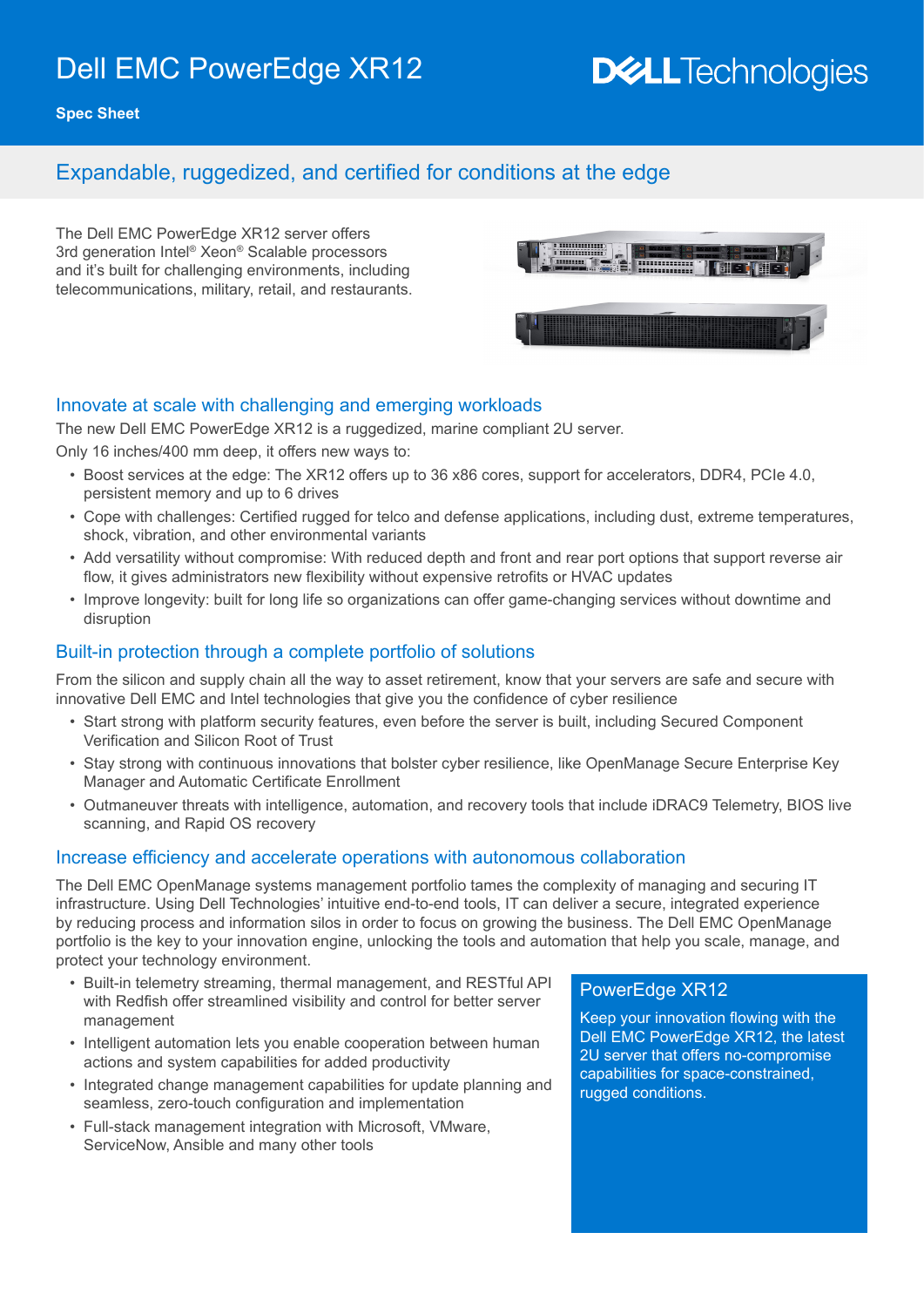| <b>Feature</b>                   | <b>Technical Specifications</b>                                                                                                                            |                                                                 |
|----------------------------------|------------------------------------------------------------------------------------------------------------------------------------------------------------|-----------------------------------------------------------------|
| Processor                        | One 3rd Generation Intel Xeon Scalable processor with up to 36 cores                                                                                       |                                                                 |
| Memory                           | • Eight DDR4 DIMM slots, supports RDIMM 512 GB max or LRDIMM 1 TB max, speeds up to 3200 MT/s<br>Up to four Intel Optane PMem 200 Series slots, 512 GB max |                                                                 |
|                                  |                                                                                                                                                            |                                                                 |
|                                  | • Supports registered ECC DDR4 DIMMs only                                                                                                                  |                                                                 |
| Storage controllers              | • Internal controllers (RAID): PERC H755, PERC H345, S150                                                                                                  |                                                                 |
|                                  | • Internal Boot: Boot Optimized Storage Subsystem (BOSS-S1): HWRAID 2 x M.2 SSDs, USB                                                                      |                                                                 |
|                                  | • External PERC (RAID): PERC H840                                                                                                                          |                                                                 |
|                                  | • 12 Gbps SAS HBAs (non-RAID): internal- HBA355i, external-HBA355e                                                                                         |                                                                 |
| Drive bays                       | 6 x 2.5-inch SATA/SAS/NVMe (SSDs) max 92 TB                                                                                                                |                                                                 |
| Power supplies                   | • 1400 W Platinum AC/240 HVDC                                                                                                                              |                                                                 |
|                                  | • 1100 W DC/-48 - (-60) V                                                                                                                                  |                                                                 |
|                                  | • 800 W Platinum AC/240 HVDC                                                                                                                               |                                                                 |
| Cooling options                  | Air cooling                                                                                                                                                |                                                                 |
| Fans                             | • High Performance GOLD fans                                                                                                                               |                                                                 |
| Dimension                        | • Six cold swap fans                                                                                                                                       |                                                                 |
|                                  | Rear Accessed configuration<br>• Height: 86.8 mm (3.41 inches)                                                                                             | Front Accessed configuration<br>• Height: 86.8 mm (3.41 inches) |
|                                  | • Width: 482.6 mm (19 inches)                                                                                                                              | • Width: 482.6 mm (19 inches)                                   |
|                                  | • Depth: 400 mm (15.74 inches) Ear to rear wall                                                                                                            | • Depth: 400 mm (15.74 inches) Ear to rear wall                 |
|                                  | 477 mm (18.77 inches) with bezel                                                                                                                           | 553 mm (21.76 inches) with bezel                                |
|                                  | 463 mm (18.22 inches) without bezel                                                                                                                        | 463 mm (18.22 inches) without bezel                             |
| Form Factor                      | 2U rack server                                                                                                                                             |                                                                 |
| Embedded management              | • iDRAC9                                                                                                                                                   |                                                                 |
|                                  | • iDRAC Direct                                                                                                                                             |                                                                 |
|                                  | • iDRAC Service Module                                                                                                                                     |                                                                 |
| <b>Bezel</b>                     | Optional bezel or security bezel                                                                                                                           |                                                                 |
| OpenManage Software              | • OpenManage Enterprise                                                                                                                                    |                                                                 |
|                                  | • OpenManage Power Manager plugin                                                                                                                          |                                                                 |
|                                  | • OpenManage SupportAssist plugin                                                                                                                          |                                                                 |
|                                  | • OpenManage Update Manager plugin                                                                                                                         |                                                                 |
| Mobility                         | OpenManage Mobile                                                                                                                                          |                                                                 |
| Integrations and Connections     | OpenManage Integrations                                                                                                                                    | <b>OpenManage Connections</b>                                   |
|                                  | • BMC Truesight                                                                                                                                            | • IBM Tivoli Netcool/OMNIbus                                    |
|                                  | • Microsoft System Center<br>• Red Hat Ansible Modules                                                                                                     | • IBM Tivoli Network Manager IP Edition                         |
|                                  | • VMware vCenter and vRealize Operations Manager                                                                                                           | • Micro Focus Operations Manager<br>• Nagios Core               |
|                                  |                                                                                                                                                            | • Nagios XI                                                     |
| Security                         | • Cryptographically signed firmware                                                                                                                        |                                                                 |
|                                  | • Secure Boot                                                                                                                                              |                                                                 |
|                                  | <b>Secure Erase</b>                                                                                                                                        |                                                                 |
|                                  | Silicon Root of Trust<br>$\bullet$                                                                                                                         |                                                                 |
|                                  | • System Lockdown (requires iDRAC9 Enterprise or Datacenter)<br>• TPM 2.0 FIPS, CC-TCG certified, TPM 2.0 China NationZ                                    |                                                                 |
|                                  |                                                                                                                                                            |                                                                 |
| <b>Embedded NIC</b>              | 4 x 25 GbE SFP+ LOM                                                                                                                                        |                                                                 |
| <b>GPU</b> options               | • 2 x 70 W or 150 W SW                                                                                                                                     |                                                                 |
|                                  | $\cdot$ 2 x 300 W DW                                                                                                                                       |                                                                 |
| Ports                            | For Rear Accessed configuration                                                                                                                            |                                                                 |
|                                  | <b>Front Ports</b>                                                                                                                                         | <b>Rear Ports</b>                                               |
|                                  | • 1 x iDRAC Direct (Micro-AB USB) port                                                                                                                     | $\cdot$ 1 x USB 2.0                                             |
|                                  | $\cdot$ 1 x USB 2.0                                                                                                                                        | • 1 x iDRAC dedicated port                                      |
|                                  | <b>Internal Ports</b>                                                                                                                                      | $\cdot$ 1 x USB 3.0                                             |
|                                  | $\cdot$ 1 x USB 3.0                                                                                                                                        | • 1 x Serial port                                               |
|                                  |                                                                                                                                                            | $\cdot$ 1 x VGA                                                 |
|                                  | For Front Accessed configuration<br><b>Front Ports</b>                                                                                                     | <b>Rear Ports</b>                                               |
|                                  | $\cdot$ 2 x USB 2.0                                                                                                                                        | $\cdot$ N/A                                                     |
|                                  | • 1 x iDRAC dedicated port                                                                                                                                 |                                                                 |
|                                  | $\cdot$ 1 x USB 3.0                                                                                                                                        |                                                                 |
|                                  | • 1 x Serial port                                                                                                                                          | <b>Internal Ports</b>                                           |
|                                  | $\cdot$ 1 x VGA                                                                                                                                            | $\cdot$ 1 x USB 3.0                                             |
|                                  | • 1 x iDRAC Direct (Micro-AB USB) port                                                                                                                     |                                                                 |
| PCIe                             | 5 x PCIe Gen4 slots                                                                                                                                        |                                                                 |
| Operating System and Hypervisors | • Canonical Ubuntu Server LTS                                                                                                                              |                                                                 |
|                                  | • Citrix Hypervisor                                                                                                                                        |                                                                 |
|                                  | • Microsoft Windows Server with Hyper-V                                                                                                                    |                                                                 |
|                                  | • Red Hat Enterprise Linux                                                                                                                                 |                                                                 |
|                                  | · SUSE Linux Enterprise Server                                                                                                                             |                                                                 |
|                                  | • VMware ESXi                                                                                                                                              |                                                                 |
|                                  | • RHEL Realtime                                                                                                                                            |                                                                 |
|                                  | For specifications and interoperability details, see Dell.com/OSsupport                                                                                    |                                                                 |
| OEM-ready version available      | From bezel to BIOS to packaging, your servers can look and feel as if they were designed and built by you. For more information,                           |                                                                 |
|                                  | visit Dell.com/OEM                                                                                                                                         |                                                                 |